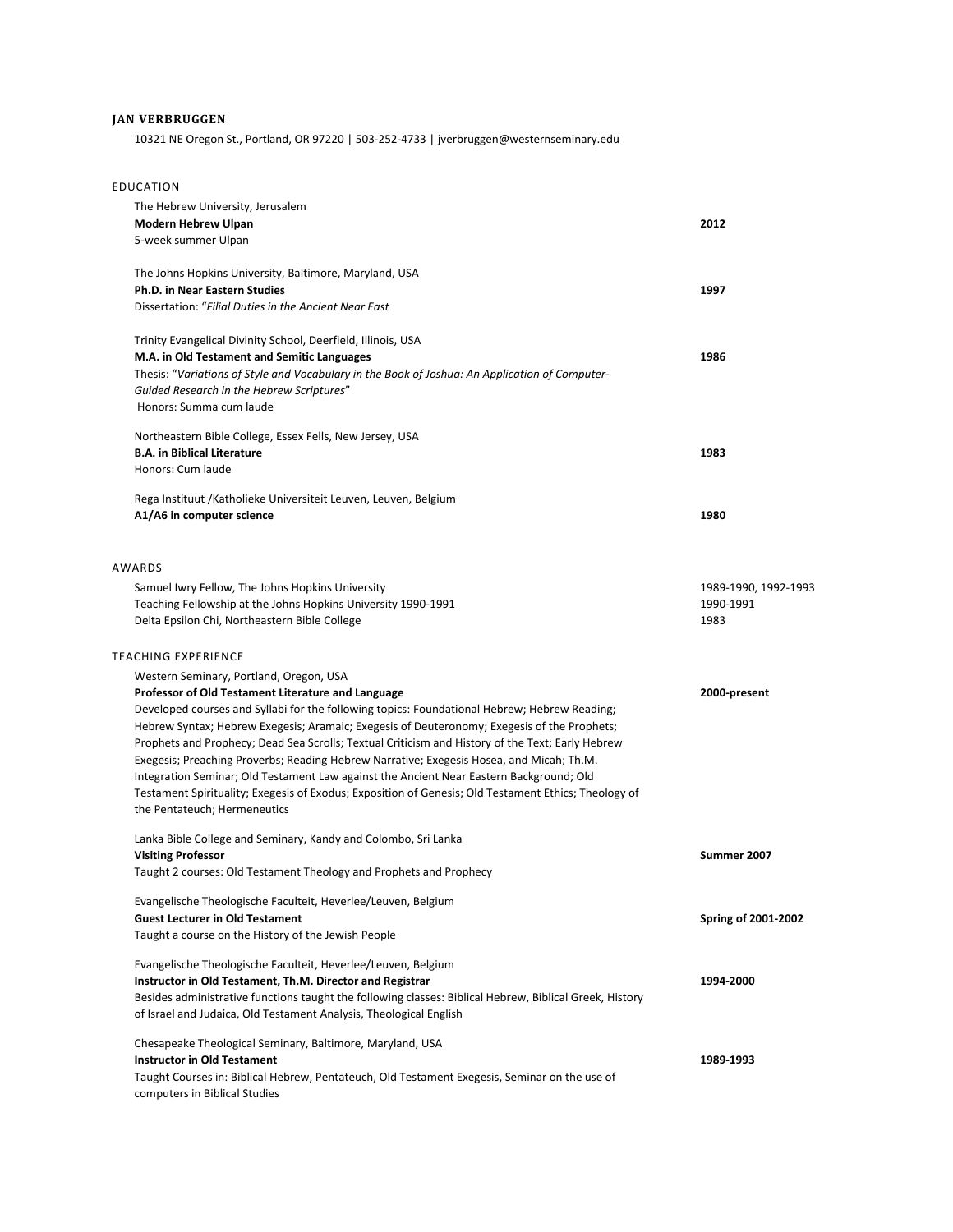| The Johns Hopkins University, Baltimore, Maryland, USA                                                                      |                  |
|-----------------------------------------------------------------------------------------------------------------------------|------------------|
| <b>Teaching Fellow</b>                                                                                                      | 1990-1991        |
| Taught 1 semester of Biblical Hebrew                                                                                        |                  |
| RELATED EXPERIENCE                                                                                                          |                  |
| Modern Hebrew class at Naveh Shalom, Portland Oregon                                                                        | 2012-2014, 2016- |
| Evangelische Kerk Hemiksem, Belgium                                                                                         |                  |
| <b>Lead Pastor</b>                                                                                                          | 1997-2000        |
| Responsibilities: Preaching and Teaching                                                                                    |                  |
| Evangelische Gemeente, Mortsel, Belgium                                                                                     |                  |
| <b>Active member</b>                                                                                                        |                  |
| Preaching regularly and leading Bible studies for the Spanish speaking group in the church; Lead                            |                  |
| Pastor: John van der Dussen who was the President of the Pentecostal Churches of Flanders,                                  |                  |
| Belgium and Chairman of the Evangelical Synod in Belgium.                                                                   | 1993-1997        |
| JHU/Comprehensive Aramaic Lexicon, Baltimore, Maryland, USA                                                                 |                  |
| <b>Research Assistant</b>                                                                                                   | 1989 - 1992      |
| Bibliographic Research, Computer support                                                                                    |                  |
| Trinity Evangelical Divinity School, Deerfield, Illinois                                                                    |                  |
| <b>Teaching Assistant</b>                                                                                                   | 1984 - 1987      |
| Teaching Assistant to Prof. Dr. D. Magary and Prof. Dr. G. L. Archer; Grading papers, and occasionally<br>teaching a class. |                  |
| PUBLICATIONS AND PAPERS                                                                                                     |                  |
|                                                                                                                             |                  |
| <b>Essential Biblical Hebrew</b>                                                                                            |                  |
| Create Space                                                                                                                | 2014             |
| "Attempting to Quantify Inter-textuality"                                                                                   |                  |
| Presented at the ETS national meeting; co-written with Andrew Dvoracek                                                      | 2013             |
|                                                                                                                             |                  |
| "What's in a name: Shear Yashub and the Sign of Immanuel"                                                                   |                  |
| Paper presented at the ETS national meeting; forth-coming in a festschrift for Dr. John Sailhamer;                          |                  |
| publication time unknown                                                                                                    | 2011             |
| "The History of Interpretation of Exodus 21:22-25"                                                                          |                  |
| in Das heilige Herz der Tora, Festschrift für Hendrik Koorevaar zu seinem 65. Geburtsdag. Shaker                            |                  |
| Verlag, Aachen (Germany)                                                                                                    | 2011             |
|                                                                                                                             |                  |
| Deuteronomium                                                                                                               |                  |
| in the commentary series De Brug, Heerenveen: Groen (the Netherlands)                                                       | 2008             |
| "Jewish Traditions of Prayer"                                                                                               |                  |
| in Giving Oneself to Prayer: Helps for Those who Pray and Those who Lead Others to Pray; ed. Dan R.                         |                  |
| Crawford, Terre Haute, Indiana, Prayers Shop Publishing                                                                     | 2008             |
| "OF Muzzles and Oxen: Deut. 25:4 and 1 Cor. 9:9"                                                                            |                  |
| in JETS 49(2006), pp. 699-711                                                                                               | 2006             |
|                                                                                                                             |                  |
| "De Positie van de vrouw in de Pentateuch" (trans. The Place of the Woman in the Pentateuch)                                |                  |
| in Tijdschrift, Magazine voor pastoraat, gezin en gemeenteopbouw, nr. 59, aug./Sept/okt 2003, p.                            |                  |
| 25-34                                                                                                                       | 2003             |
| "De Dode Zeerollen: bedreiging of verrijking?" (trans. The Dead Sea Scrolls: threat or treat?)"                             |                  |
| in Dicht bij de Bijbel, red. P. Nullens, (Leuven, Belgium: CPC), pp. 91-110.                                                | 1997             |
| "Huwelijk, echtscheiding en hertrouwen in 1 Korintiërs 7:12-16"                                                             |                  |
| (trans. Marriage, Divorce and Remarriage in 1 Cor. 7:12-16)"                                                                |                  |
| in Verdriet in het Huwelijk, eds. Jef De Vriese and Dirk Lemmens, Hoornaar, Netherlands: Gideon, pp.                        |                  |
| 25-36.                                                                                                                      | 1997             |
|                                                                                                                             |                  |